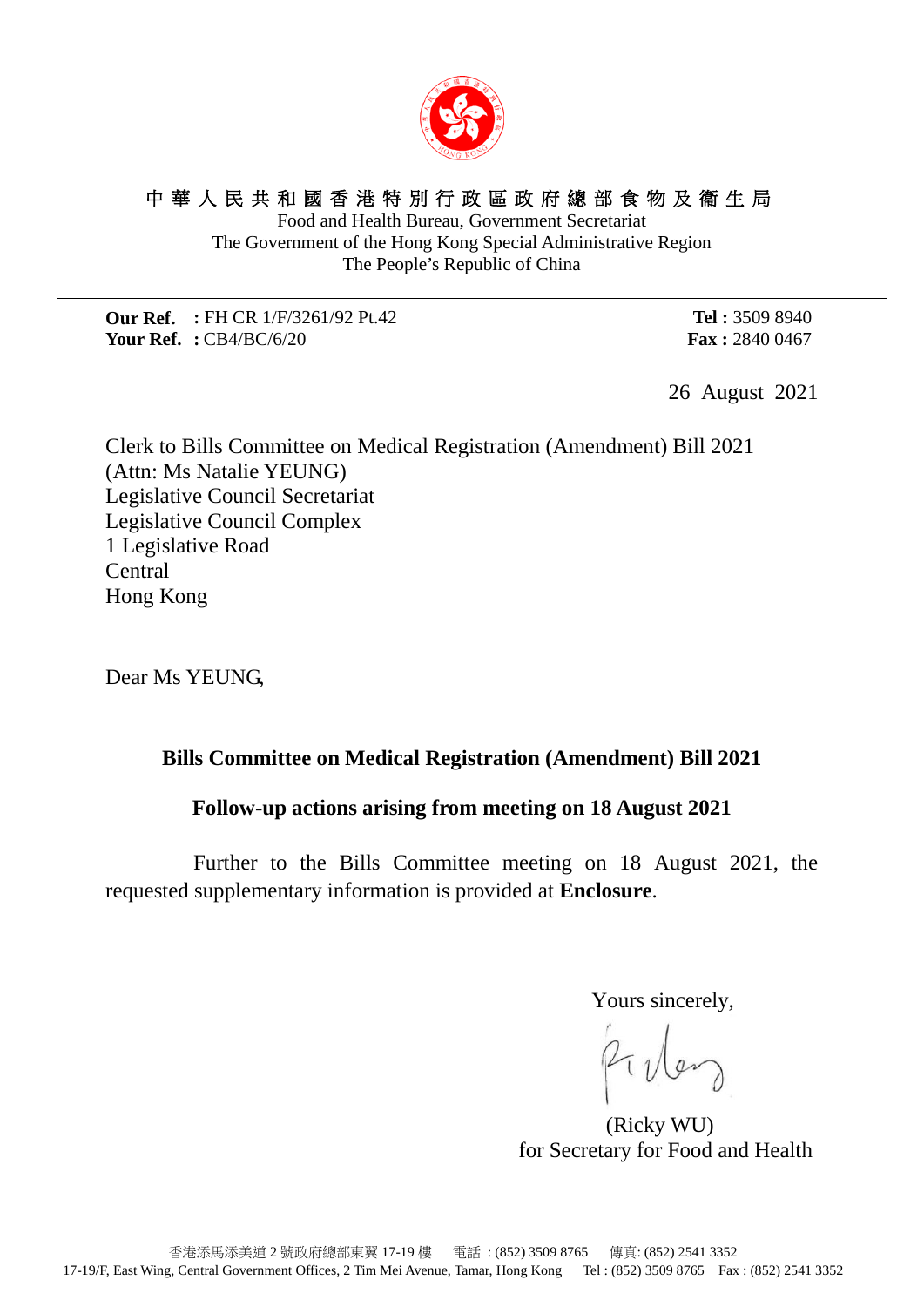## **Bills Committee on Medical Registration (Amendment) Bill 2021**

## **Follow-up actions arising from meeting on 18 August 2021**

The Government's responses are as follows –

(a) (i)Per capita doctor ratio

The Government conducts healthcare manpower projections once every three years. Whilst we do not set specific targets for the per capita doctor ratio, if the shortage of doctors stated in the Healthcare Manpower Projection 2020 could be solved, the per capita doctor ratio (per 1 000 population) is expected to be 2.30 in 2030 and 2.55 in 2040.

Regarding the Hospital Authority ("HA"), different types and levels of services are provided to patients having regard to the conditions and needs of each patient. Therefore, HA does not prescribe any doctors-to-patients ratio. Nevertheless, HA has established a mechanism for assessing manpower needs and conducting manpower planning with a view to catering for the service demand as far as practicable. HA will continue to keep in view the manpower situation and make appropriate arrangements in manpower planning to cope with the growing demand for healthcare services.

(ii) Waiting time for specialist out-patient services in public hospitals

HA has implemented the triage system for new referrals to its specialist out-patient clinics ("SOPCs") to ensure that patients with urgent conditions requiring early intervention are treated with priority. Under the current triage system, a new patient is usually first screened by a nurse and then triaged by a specialist doctor of the relevant specialty for classification into Priority 1 (urgent), Priority 2 (semi-urgent) and routine (stable) categories. HA's targets are to maintain the median waiting time for cases in Priority 1 and 2 categories within two weeks and eight weeks respectively. HA has all along been able to keep the median waiting time of Priority 1 and Priority 2 cases within this pledge.

For routine cases, since there are relatively more patients in this category, the waiting time is inevitably longer. To improve the waiting time for SOPCs, additional measures such as public-private partnership ("PPP") programmes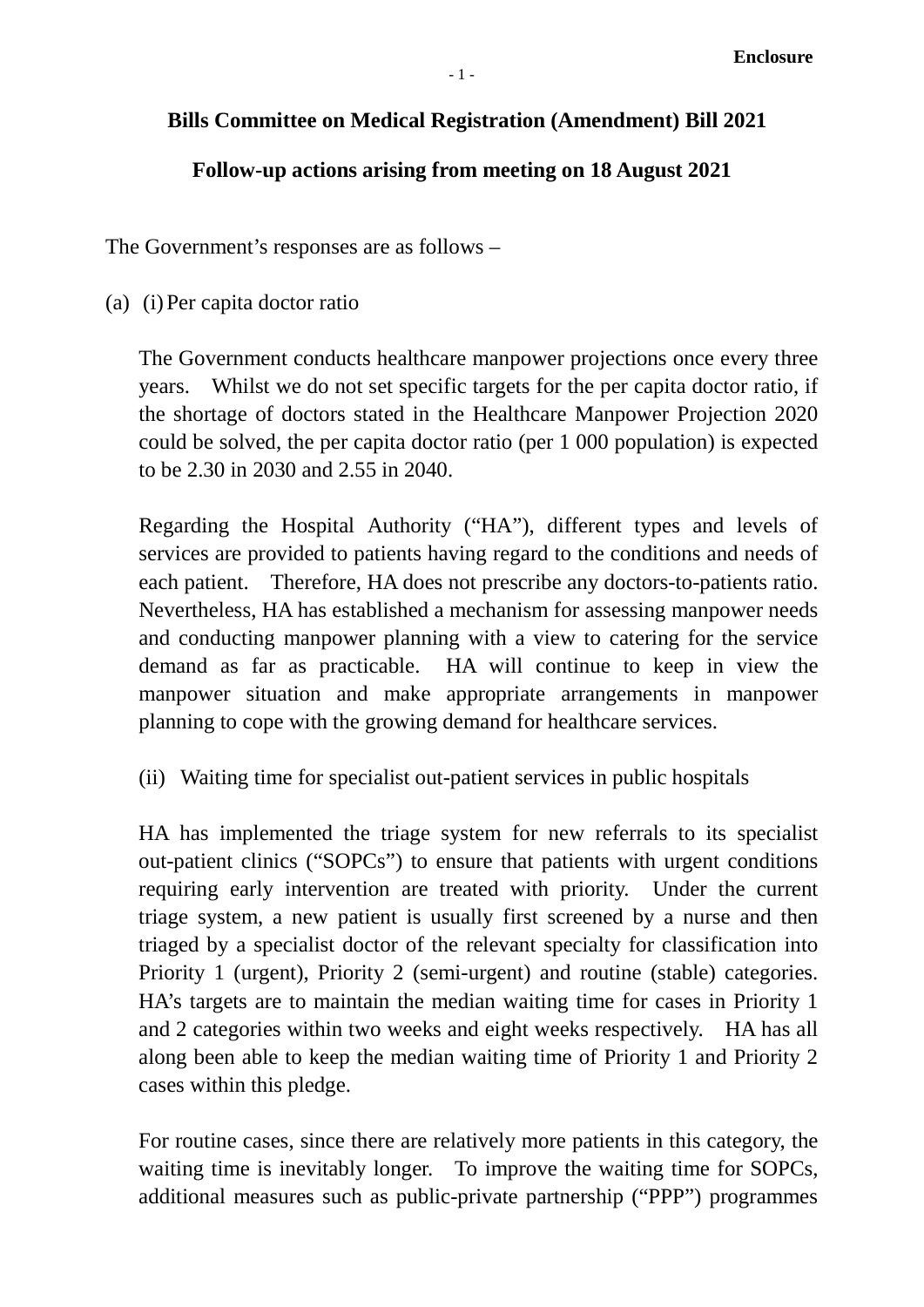and the integrated model of SOP Services have been implemented. HA will continue to review the effectiveness of these measures and consider the need for other measures as appropriate to further improve the SOPC waiting time. HA will also continue to implement its Annual Plan to enhance the service capacity of SOPCs in various hospital clusters, covering the majority of major specialties.

In future, HA will continue to further expand its PPP programmes with a view to referring more suitable patients to private family doctors. HA will also gradually develop more doctor-led multi-disciplinary integrated care clinics. With more multi-disciplinary inputs including nurses and allied health professionals, patients can receive timely intervention and achieve better disease monitoring. Coupled with streamlining of workflow in SOPCs and allocation of more consultation quotas to different time slots, it is expected that patients' queuing time for consultation can be shortened as far as practicable.

(iii) Relevant indicators for regular review

After the passage of the Medical Registration (Amendment) Bill 2021 and implementation of the special registration regime for non-locally trained doctors, the Government will keep in view closely the effectiveness of the new initiative and enhance the regime in a timely manner. For better manpower planning, the Government conducts healthcare manpower projections once every three years with a view to updating the demand and supply projections of healthcare professionals. In the context of the next round of healthcare manpower projection, we will factor in the initial results of the special registration regime and study how the new regime can help relieve the doctors manpower shortage problem.

(b) Currently, HA is the major specialist training ground in Hong Kong. HA conducts on an annual basis a centrally-coordinated specialty-based recruitment exercise for resident trainee ("RT") posts in all HA hospitals. Local medical graduates who have completed the requisite one-year internship as well as non-locally trained doctors who have passed the Licensing Examination and completed the requisite period of assessment are eligible to apply for the RT posts. A nine-year contract will be offered to the recruited RTs so as to tie in with their specialist training under HA's RT programme. The numbers of RTs recruited by HA in the past three years (i.e.